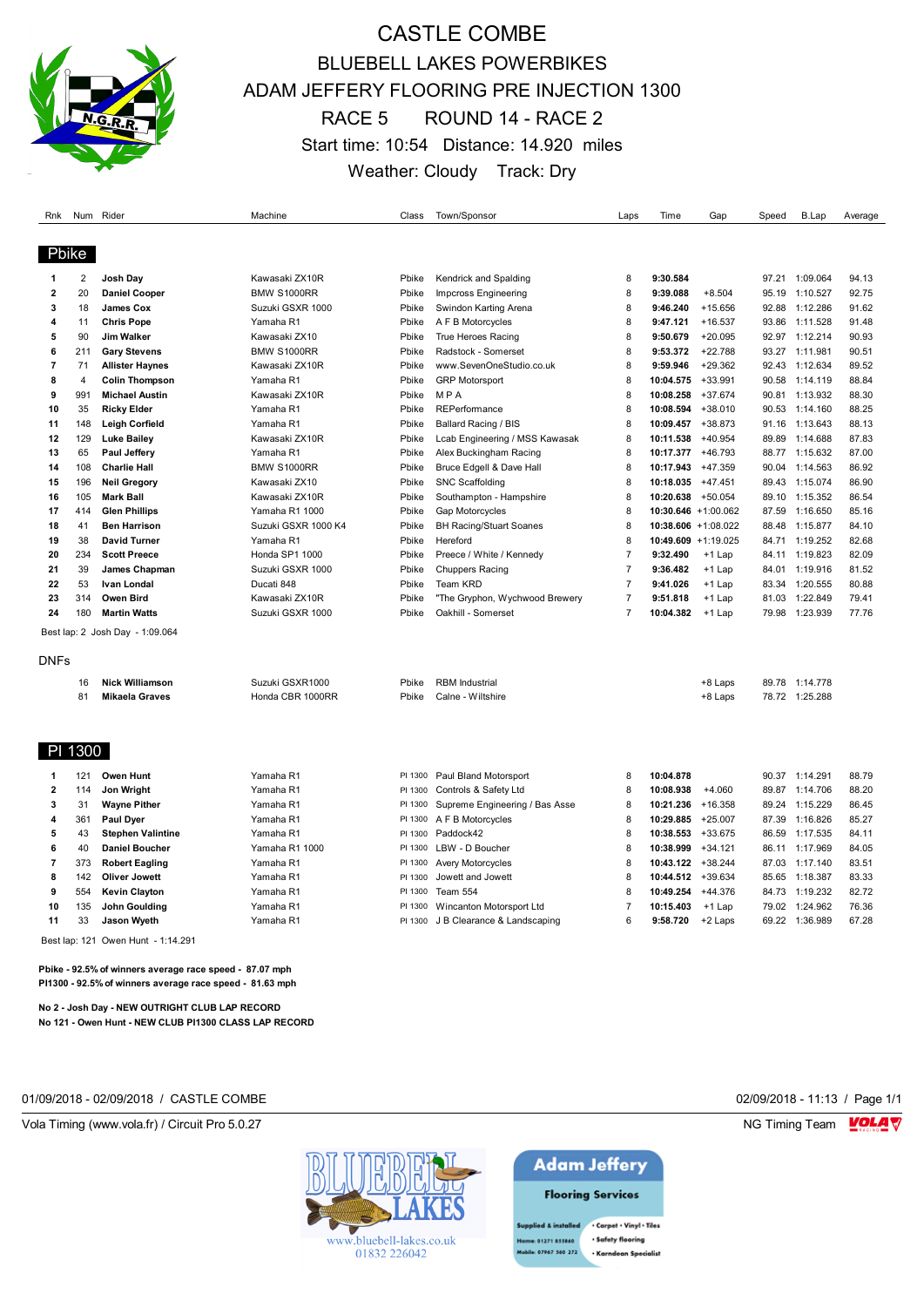

|                         | Time                   | Lap            | Time                 | Lap               | Time                                         |
|-------------------------|------------------------|----------------|----------------------|-------------------|----------------------------------------------|
|                         |                        |                |                      | $\mathbf{1}$      |                                              |
|                         | <b>Allister Haynes</b> |                | Chris Pope           | $\overline{2}$    | 1:10.527                                     |
|                         |                        |                |                      | 3                 | 1:10.694                                     |
|                         | <b>START</b>           |                | <b>START</b>         | 4                 | 1:11.759                                     |
| 1                       |                        | $\mathbf{1}$   |                      | 5                 | 1:11.574                                     |
| $\overline{\mathbf{c}}$ | 1:12.634               | $\sqrt{2}$     | 1:12.533             | 6                 | 1:12.246                                     |
| 3                       | 1:13.474               | 3              | 1:11.616             | 7                 | 1:12.400                                     |
| 4                       | 1:17.660               | 4              | 1:13.208             | 8                 | 1:13.911                                     |
| 5                       | 1:13.955               | 5              | 1:11.528             |                   |                                              |
| 6                       | 1:14.575               | 6              | 1:12.540             |                   |                                              |
| 7                       | 1:14.330               | 7              | 1:13.214             |                   |                                              |
| 8                       | 1:14.823               | 8              | 1:13.690             |                   | David Turner                                 |
|                         |                        |                |                      |                   | <b>START</b>                                 |
|                         | <b>Andrew Gooding</b>  |                | Colin Thompson       | $\mathbf{1}$<br>2 | 1:19.387                                     |
|                         |                        |                |                      | 3                 | 1:19.252                                     |
|                         | <b>START</b>           |                | <b>START</b>         | 4                 | 1:19.650                                     |
|                         |                        | $\mathbf{1}$   |                      | 5                 | 1:20.170                                     |
|                         |                        | $\overline{2}$ | 1:14.613             | 6                 | 1:21.701                                     |
|                         | <b>Ben Harrison</b>    | 3              | 1:14.119             | 7                 | 1:19.525                                     |
|                         |                        | 4              | 1:14.737             | 8                 | 1:19.486                                     |
|                         | <b>START</b>           | 5              | 1:14.317             |                   |                                              |
| 1                       |                        | 6              | 1:15.359             |                   |                                              |
|                         |                        |                |                      |                   |                                              |
| $\overline{\mathbf{c}}$ | 1:22.326               | $\overline{7}$ | 1:14.696             |                   |                                              |
| 3                       | 1:19.708               | 8              | 1:15.440             |                   | <b>Gary Stevens</b>                          |
| 4                       | 1:15.945               |                |                      |                   |                                              |
| 5                       | 1:16.333               |                |                      |                   | <b>START</b>                                 |
| 6                       | 1:17.010               |                |                      | 1                 |                                              |
| 7                       | 1:15.882               |                | Daniel Boucher       | $\overline{c}$    | 1:13.640                                     |
| 8                       | 1:15.877               |                |                      | 3                 | 1:11.981                                     |
|                         |                        |                |                      | 4                 |                                              |
|                         |                        | $\mathbf{1}$   | <b>START</b>         |                   | 1:12.577                                     |
|                         |                        |                |                      | 5                 | 1:12.586                                     |
|                         | Charlie Hall           | 2<br>3         | 1:19.261<br>1:18.562 | 6                 | 1:12.823                                     |
|                         |                        | 4              |                      | 7                 | 1:14.715                                     |
|                         |                        |                | 1:18.584             | 8                 | 1:15.337                                     |
| $\mathbf{1}$            | <b>START</b>           | 5              | 1:17.969             |                   |                                              |
|                         | 1:15.892               | 6              | 1:18.524             |                   |                                              |
| 2                       | 1:15.749               | $\overline{7}$ | 1:18.469             |                   | <b>Glen Phillips</b>                         |
| 3                       |                        | 8              | 1:18.488             |                   |                                              |
| 4                       | 1:16.749               |                |                      |                   |                                              |
| 5                       | 1:15.505               |                |                      |                   | <b>START</b>                                 |
| 6                       | 1:14.563               |                | <b>Daniel Cooper</b> | 1                 |                                              |
| 7                       | 1:14.780               |                |                      | $\sqrt{2}$        |                                              |
| 8                       | 1:14.792               |                |                      | 3                 |                                              |
|                         |                        |                | <b>START</b>         | 4<br>5            | 1:16.650<br>1:17.302<br>1:17.862<br>1:19.648 |



**Adam Jeffery Flooring Services** 

pplied & installed . Carpet . Vinyl . Tiles · Safety flooring e: 01271 855860 bile: 07967 560 272 · Karndean Specialis

## 01/09/2018 - 02/09/2018 / CASTLE COMBE 02/09/2018 - 11:19 / Page 1/4

Vola Timing (www.vola.fr) / Circuit Pro 5.0.27 NG Timing Team NG Timing Team NG Timing Team NG Timing Team NG

| <b>Ben Harrison</b> |  |
|---------------------|--|
|                     |  |

| <b>START</b> |          |  |  |  |
|--------------|----------|--|--|--|
| 1            |          |  |  |  |
| 2            | 1:22.326 |  |  |  |
| 3            | 1:19.708 |  |  |  |
| 4            | 1:15.945 |  |  |  |
| 5            | 1:16.333 |  |  |  |
| 6            | 1.17010  |  |  |  |
| 7            | 1:15.882 |  |  |  |
| ጸ            | 1:15.877 |  |  |  |

## Charlie Hall

| <b>START</b> |          |  |  |  |
|--------------|----------|--|--|--|
| 1            |          |  |  |  |
| 2            | 1:15.892 |  |  |  |
| 3            | 1:15.749 |  |  |  |
| 4            | 1:16.749 |  |  |  |
| 5            | 1:15.505 |  |  |  |
| 6            | 1:14.563 |  |  |  |
| 7            | 1.14780  |  |  |  |
| 8            | 1:14.792 |  |  |  |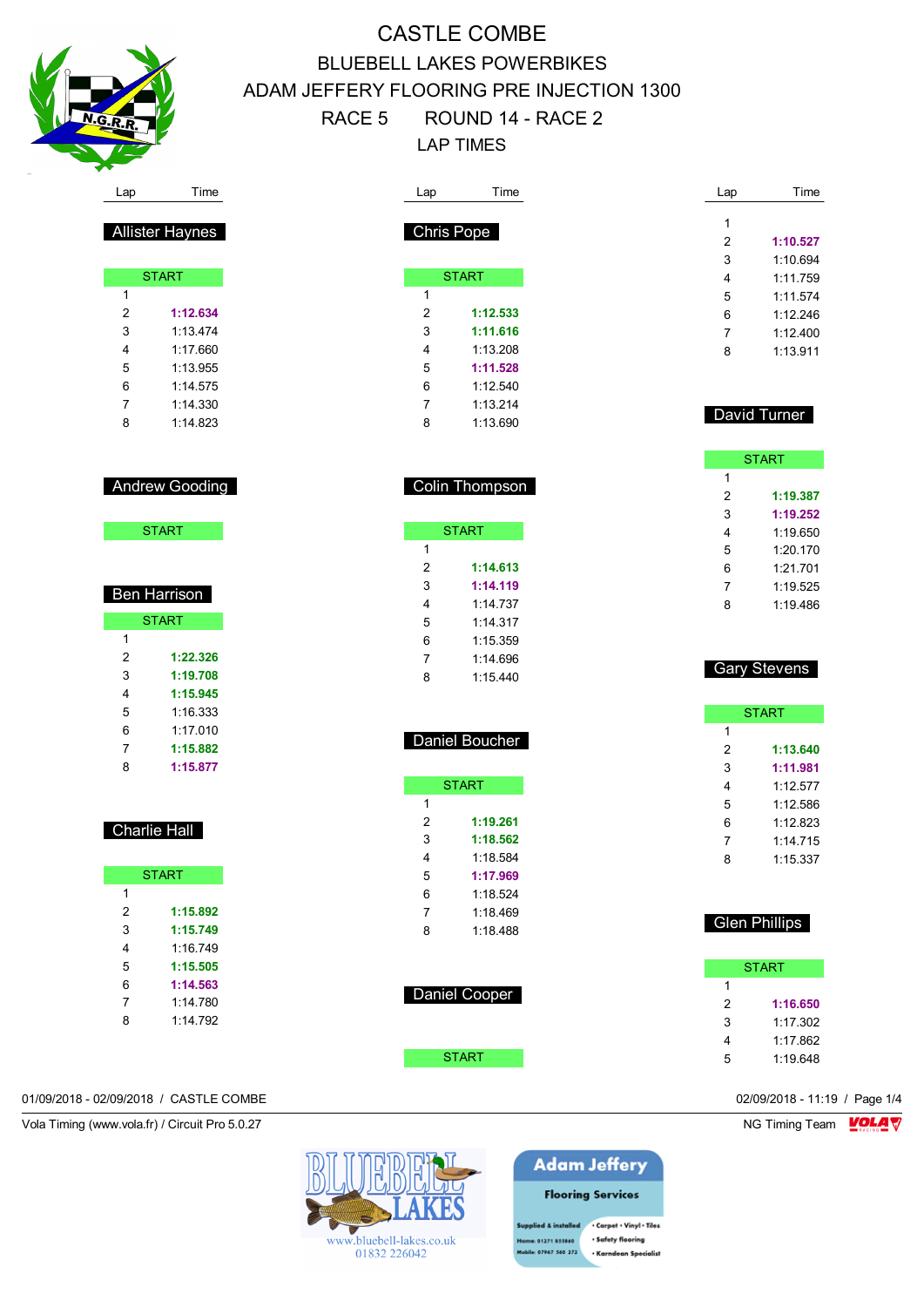| Lap | Time     |
|-----|----------|
| ิค  | 1.17289  |
| 7   | 1:18.366 |
| 8   | 1:17.800 |

## Ivan Londal

| <b>START</b> |          |  |  |  |
|--------------|----------|--|--|--|
| 1            |          |  |  |  |
| 2            | 1:22.089 |  |  |  |
| 3            | 1:20.610 |  |  |  |
| 4            | 1:20.589 |  |  |  |
| 5            | 1.21 064 |  |  |  |
| 6            | 1:20.964 |  |  |  |
| 7            | 1:20.555 |  |  |  |

### James Chapman

| <b>START</b> |          |  |  |  |
|--------------|----------|--|--|--|
| 1            |          |  |  |  |
| 2            | 1:20.236 |  |  |  |
| 3            | 1.20 436 |  |  |  |
| 4            | 1:19.916 |  |  |  |
| 5            | 1.20 731 |  |  |  |
| 6            | 1:22.479 |  |  |  |
|              | 1:20.950 |  |  |  |

James Cox

| <b>START</b> |          |  |  |  |  |
|--------------|----------|--|--|--|--|
| 1            |          |  |  |  |  |
| 2            | 1:12.362 |  |  |  |  |
| 3            | 1.12428  |  |  |  |  |
| 4            | 1.13417  |  |  |  |  |
| 5            | 1:12.286 |  |  |  |  |
| 6            | 1.12370  |  |  |  |  |
| 7            | 1:13.000 |  |  |  |  |
| 8            | 1.12722  |  |  |  |  |

| Jason Wyeth  |          |  |  |  |
|--------------|----------|--|--|--|
| <b>START</b> |          |  |  |  |
| 1            |          |  |  |  |
| 2            | 1:36.989 |  |  |  |
| 3            | 1:42 734 |  |  |  |
| 4            | 1:37 925 |  |  |  |
| 5            | 1:38.511 |  |  |  |
| 6            | 1:37.757 |  |  |  |

| Lap        | Time         |
|------------|--------------|
| Jim Walker |              |
|            |              |
|            | <b>START</b> |
| 1          |              |
| 2          | 1:12.496     |
| 3          | 1:12.214     |
| 4          | 1 12 785     |
| 5          | 1:12.584     |
| 6          | 1:12.992     |
| 7          | 1:13.679     |
| 8          | 1:13.829     |

### John Goulding

|   | <b>START</b> |
|---|--------------|
| 1 |              |
| 2 | 1:26.296     |
| 3 | 1:24.962     |
| 4 | 1.25 422     |
| 5 | 1:25.919     |
| 6 | 1:27.575     |
|   | 1.27 782     |

## Jon Wright

|   | <b>START</b> |
|---|--------------|
| 1 |              |
| 2 | 1:14.764     |
| 3 | 1:15.349     |
| 4 | 1:14.706     |
| 5 | 1.15.373     |
| 6 | 1 14 842     |
| 7 | 1:15.598     |
| ጸ | 1:14 939     |
|   |              |

#### Josh Day

| 1<br>2<br>1:09.064<br>3<br>1:09.926<br>1.10220<br>4<br>5<br>1.10.544<br>6<br>1.11.366<br>1.12077<br>7 |
|-------------------------------------------------------------------------------------------------------|
|                                                                                                       |
|                                                                                                       |
|                                                                                                       |
|                                                                                                       |
|                                                                                                       |
|                                                                                                       |
|                                                                                                       |
| 1.11969<br>8                                                                                          |
|                                                                                                       |

Kevin Clayton

#### **START 1:19.916 1:19.232** 1:19.473 1:19.887 1:20.285 1:19.709 1:19.470

Lap Time

### Leigh Corfield

|   | <b>START</b> |
|---|--------------|
| 1 |              |
| 2 | 1:14.604     |
| 3 | 1:15.424     |
| 4 | 1.14834      |
| 5 | 1:15.153     |
| 6 | 1:13.735     |
| 7 | 1:13.643     |
| ጸ | 1.13.877     |
|   |              |

#### Luke Bailey

|   | <b>START</b> |
|---|--------------|
| 1 |              |
| 2 | 1:15.336     |
| 3 | 1:15.035     |
| 4 | 1:15.483     |
| 5 | 1:15 066     |
| 6 | 1:14.688     |
| 7 | 1:15.456     |
| ឧ | 1:16.391     |

### Mark Ball

|   | <b>START</b>        |
|---|---------------------|
| 1 |                     |
| 2 | 1:17.080            |
| 3 | 1:16.668            |
| 4 | 1:16.294            |
| 5 | 1:16.330            |
| 6 | 1:16.036            |
| 7 | 1:15.352            |
| 8 | 1:15 640            |
|   |                     |
|   | <b>Martin Watts</b> |
|   |                     |
|   | <b>START</b>        |
| 1 |                     |

01/09/2018 - 02/09/2018 / CASTLE COMBE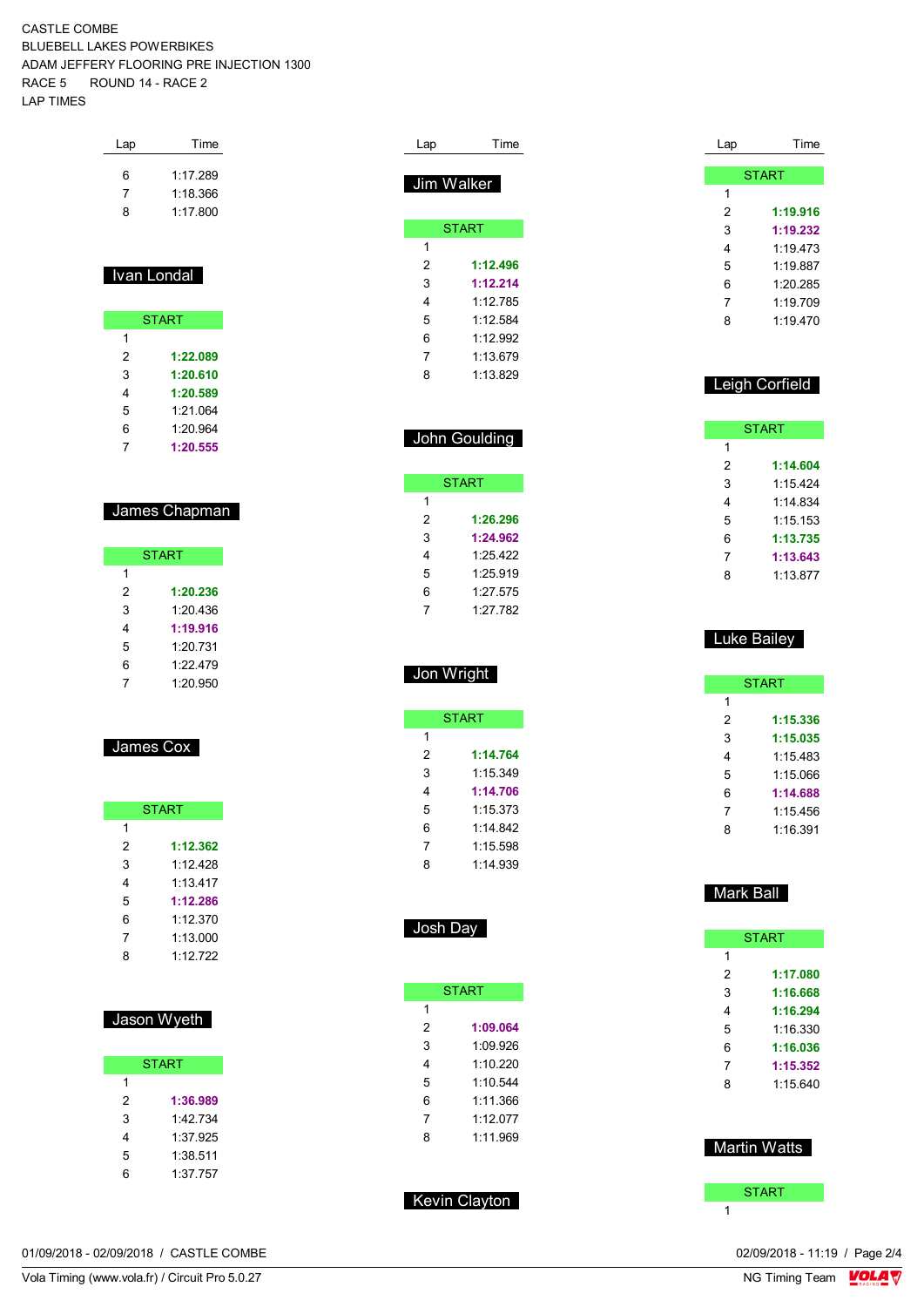| Time     |
|----------|
|          |
| 1:24.518 |
| 1:24.248 |
| 1:25.538 |
| 1:25.015 |
| 1:25.193 |
| 1:23.939 |
|          |

### Michael Austin

|   | <b>START</b> |
|---|--------------|
| 1 |              |
| 2 | 1:14.777     |
| 3 | 1:15.286     |
| 4 | 1.14813      |
| 5 | 1:15.132     |
| 6 | 1:13.932     |
| 7 | 1:14.520     |
| 8 | 1:15.947     |

#### Mikaela Graves

|   | <b>START</b> |
|---|--------------|
|   |              |
| 2 | 1:25.288     |
| 3 | 1:27.154     |

#### Neil Gregory

|   | <b>START</b> |
|---|--------------|
| 1 |              |
| 2 | 1:16.499     |
| 3 | 1:15.681     |
| 4 | 1:16.201     |
| 5 | 1.16 727     |
| 6 | 1:15.074     |
| 7 | 1:16.060     |
| 8 | 1:15.873     |

#### Nick Williamson

|   | <b>START</b> |
|---|--------------|
|   |              |
| 2 | 1:14.778     |
| 3 | 1:19.933     |
|   |              |

| Oliver Jowett |
|---------------|
| <b>START</b>  |

| 01/09/2018 - 02/09/2018 / CASTLE COMBE | 02/09/2018 - 11:19 / Page 3/4 |
|----------------------------------------|-------------------------------|
|----------------------------------------|-------------------------------|

Vola Timing (www.vola.fr) / Circuit Pro 5.0.27 **NG Timing Team** MG Timing Team MG Timing Team MC Timing Team MC Timing Team MC Timing Team MC Timing Team MC Timing Team MC Timing Team MC Timing Team MC Timing Team MC Timin

| Lap | Time     |
|-----|----------|
|     |          |
| 1   |          |
| 2   | 1:19.551 |
| 3   | 1:19.466 |
| 4   | 1:19.251 |
| 5   | 1.19262  |
| 6   | 1.19299  |
| 7   | 1:18.387 |
| ጸ   | 1.18686  |
|     |          |

Owen Bird

Owen Hunt

Paul Dyer

**START** 

 **1:17.058 1:16.826** 1:17.190 1:18.023 1:17.010 1:18.403 1:18.654

Paul Jeffery

 $\overline{1}$ 

**START** 

 **1:15.632** 1:15.955

**START** 

 **1:14.701 1:14.291** 1:14.519 1:14.503 1:15.257 1:14.884 1:15.106

**START** 

 **1:22.891** 1:23.202 1:23.569 1:22.963 **1:22.849** 1:23.128

| Lap | Time     |
|-----|----------|
|     |          |
| 4   | 1:16.122 |
| 5   | 1.17487  |
| 6   | 1:15.985 |
| 7   | 1.16039  |
| R   | 1.15711  |

#### Ricky Elder

|   | <b>START</b> |
|---|--------------|
| 1 |              |
| 2 | 1:15.219     |
| 3 | 1:14.971     |
| 4 | 1:14.926     |
| 5 | 1:15.361     |
| 6 | 1:14.160     |
| 7 | 1:14.532     |
| 8 | 1:16.653     |
|   |              |

#### Robert Eagling

|   | <b>START</b> |
|---|--------------|
| 1 |              |
| 2 | 1:19.902     |
| 3 | 1:19.429     |
| 4 | 1:18.084     |
| 5 | 1:19.019     |
| 6 | 1:18.953     |
| 7 | 1:17.950     |
| 8 | 1:17.140     |

#### Scott Preece

|   | START    |
|---|----------|
| 1 |          |
| 2 | 1:20.052 |
| 3 | 1:19.967 |
| 4 | 1:20174  |
| 5 | 1:19.823 |
| 6 | 1.20 488 |
| 7 | 1:20.505 |

#### Stephen Valintine

|   | <b>START</b> |
|---|--------------|
| 1 |              |
| 2 | 1:20.092     |
| 3 | 1:19.101     |
| 4 | 1:18.528     |
| 5 | 1:17.714     |
| հ | 1:17.535     |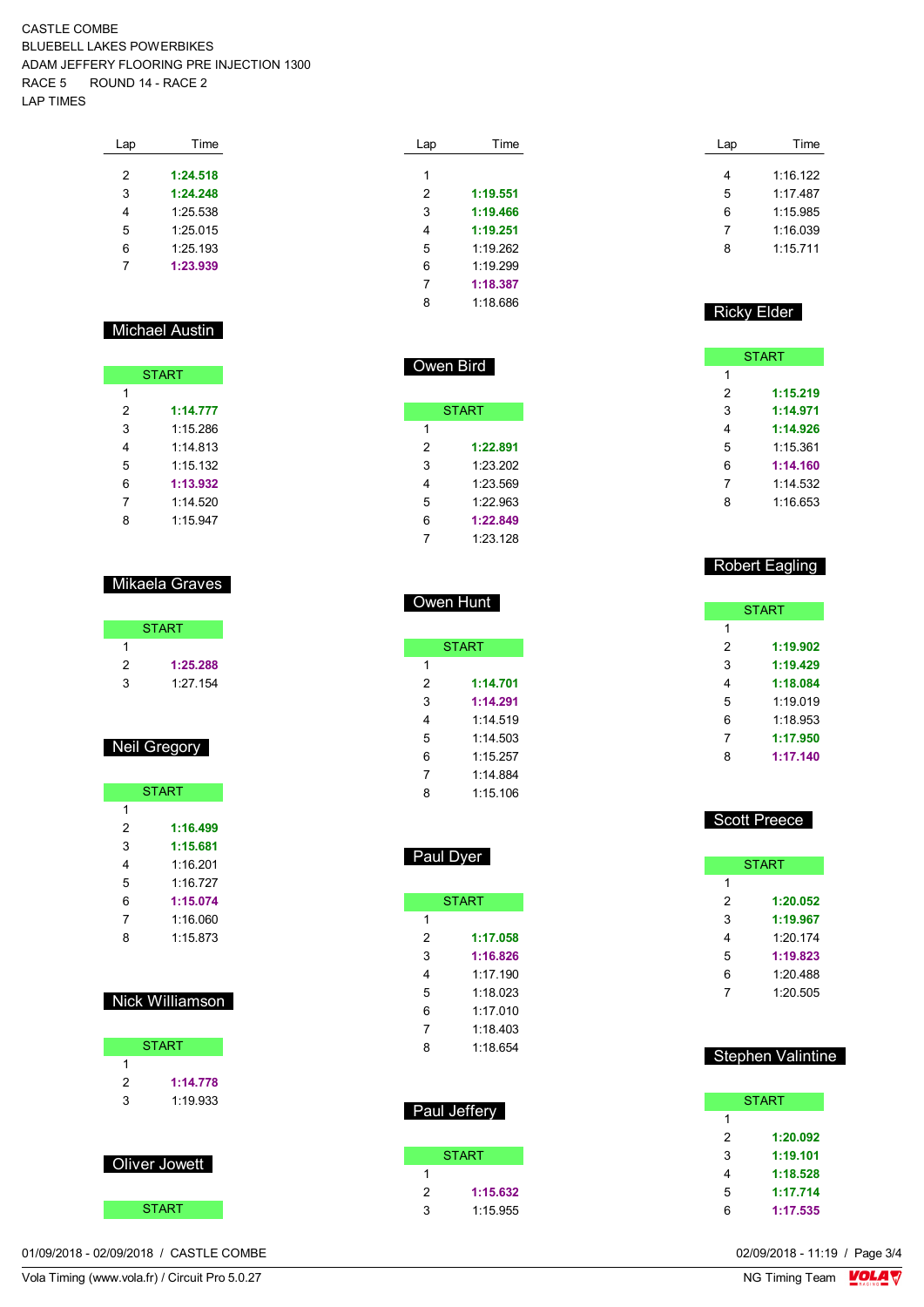| Lap | Time    |
|-----|---------|
|     | 1.17743 |
| ጸ   | 1.18578 |

## Wayne Pither

|   | <b>START</b> |  |  |  |  |  |  |  |  |  |  |  |
|---|--------------|--|--|--|--|--|--|--|--|--|--|--|
| 1 |              |  |  |  |  |  |  |  |  |  |  |  |
| 2 | 1:16.424     |  |  |  |  |  |  |  |  |  |  |  |
| 3 | 1:16.738     |  |  |  |  |  |  |  |  |  |  |  |
| 4 | 1:16.915     |  |  |  |  |  |  |  |  |  |  |  |
| 5 | 1:16.999     |  |  |  |  |  |  |  |  |  |  |  |
| 6 | 1:15.387     |  |  |  |  |  |  |  |  |  |  |  |
| 7 | 1:15.388     |  |  |  |  |  |  |  |  |  |  |  |
| 8 | 1:15.229     |  |  |  |  |  |  |  |  |  |  |  |

01/09/2018 - 02/09/2018 / CASTLE COMBE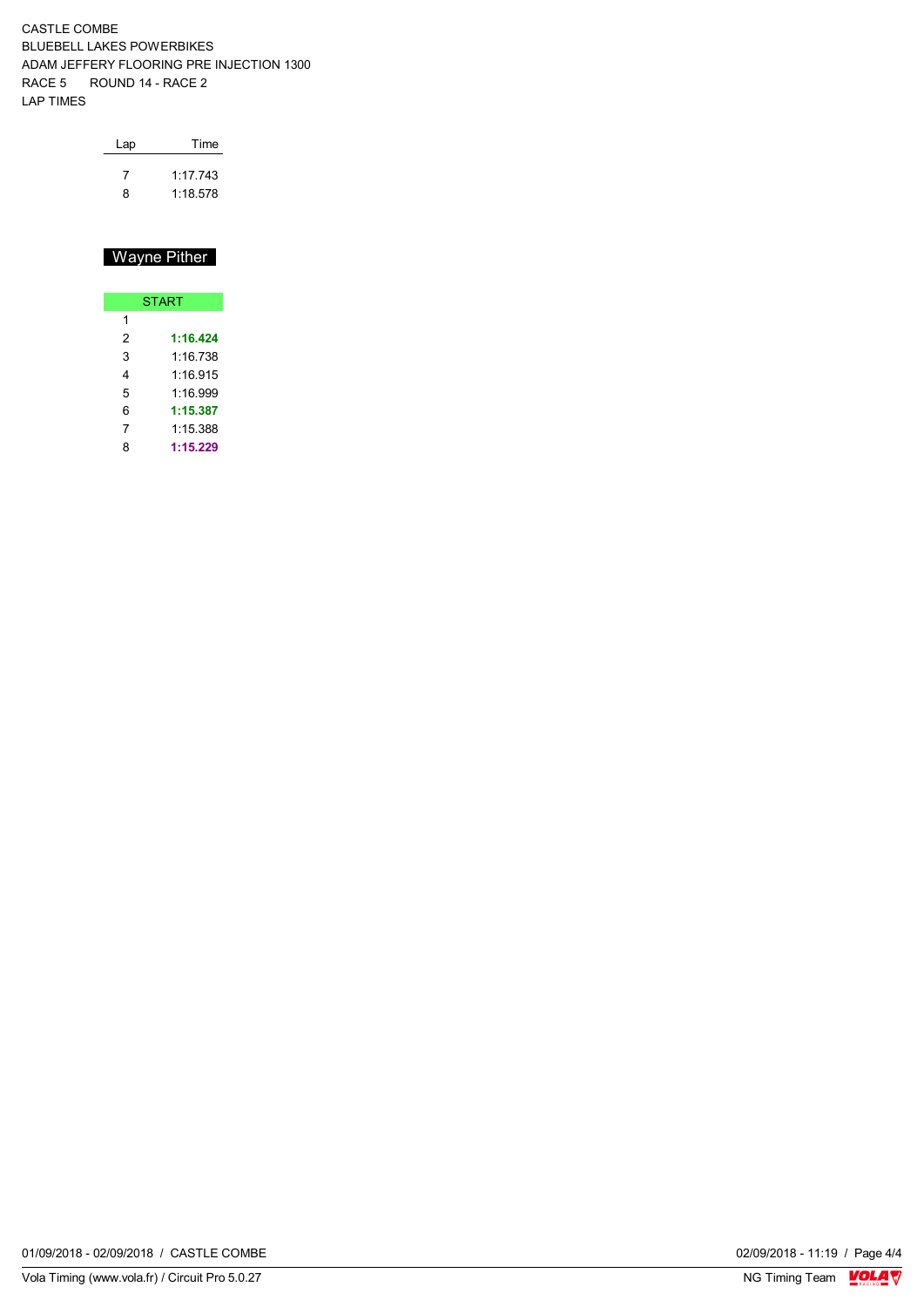

|                  |                | $\overline{2}$ |    |    |    |     |     |          |     |     |     |     |         |     |     |     |     |         |     | 20.  | 21.   |     | 23 | 24. | 25.        |     | 27  |     | 29   |     |     |     |         |     |        |     |    |
|------------------|----------------|----------------|----|----|----|-----|-----|----------|-----|-----|-----|-----|---------|-----|-----|-----|-----|---------|-----|------|-------|-----|----|-----|------------|-----|-----|-----|------|-----|-----|-----|---------|-----|--------|-----|----|
| Start            |                |                |    |    |    |     |     |          |     |     |     |     |         |     |     |     |     |         |     |      |       |     |    |     |            |     |     |     |      |     |     |     |         |     |        |     |    |
| Lap 1            | $\overline{2}$ | 20             | 18 | 71 | 11 | 16  | 211 | 90       |     | 121 | 35  | 114 | 991     | 129 | 65  | 414 | 196 | 361     | 105 | 31   | 148 l | 40  | 43 | 108 | 38         | 142 | 554 | 234 | 39   | 373 | 314 | 81  | 53      | 41  | 180    | 135 | 33 |
| Lap <sub>2</sub> | $\overline{2}$ | 20             | 18 | 71 | 11 | 90  | 211 | 16       |     | 121 | 35  | 114 | 991     | 129 | 65  | 414 | 196 | 148     | 361 | 105  | 31    | 108 | 40 | 43  | 38         | 142 | 554 | 234 | 39   | 373 | 314 | 53  | 41      | 81  | 180    | 135 | 33 |
| Lap <sub>3</sub> | $\overline{2}$ | 20             | 18 | 11 | 71 | 90  | 211 | $\Delta$ | 121 | 35  | 114 | 991 | 16      | 129 | 65  | 196 | 148 | 414 361 |     | 105  | 31    | 108 | 40 | 43  | 38         | 142 | 554 | 234 | 1373 | 39  | 41  | 53  | 314     | 180 | 81 135 |     | 33 |
| Lap 4            | $\overline{2}$ | 20             | 18 | 11 | 90 | 211 | 71  |          | 121 | 35  | 114 | 991 | 129     | 65  | 148 | 196 | 105 | 414     | 361 | 31   | 108 l | 40  | 43 | 38  | 142 554    |     | 373 | 234 | 39   | 41  | 53  | 314 | 180 135 |     | 33     |     |    |
| Lap 5            | $\overline{2}$ | 20             | 11 | 18 | 90 | 211 | 71  |          | 121 | 35  | 114 | 991 | 129     | 148 | 65  | 196 | 105 | 108     | 31  | 361  | 414   | 40  | 43 | 142 | 38         | 373 | 554 | 41  | 234  | 39  | 53  | 314 | 180 135 |     | 33     |     |    |
| Lap 6            | $\overline{2}$ | 20             | 11 | 18 | 90 | 211 | 71  |          | 121 | 35  | 991 | 114 | 129     | 148 | 65  | 196 | 108 | 105     | 31  | 361  | 1414  | 40  | 43 | 41  | 142 373    |     | 554 | 38  | 234  | 39  | 53  | 314 | 180     | 135 | 33     |     |    |
| Lap 7            | $\overline{2}$ | 20             | 11 | 18 | 90 | 211 | 71  |          | 121 | 35  | 991 | 114 | 129     | 148 | 65  | 196 | 108 | 105     | 31  | 361  | 414   | 43  | 40 | 41  | 142        | 373 | 554 | 38  | 234  | 39  | 53  | 314 | 180     | 135 |        |     |    |
| Lap 8            | $\overline{2}$ | 20             | 18 | 11 | 90 | 211 | 71  |          | 121 | 991 | 35  | 114 | 148 129 |     | 65  | 108 | 196 | 105     | 31  | 1361 | 1414  | 43  | 41 |     | 40 373 142 |     | 554 | 38  |      |     |     |     |         |     |        |     |    |

01/09/2018 - 02/09/2018 / CASTLE COMBE 02/09/2018 - 11:18 / Page 1/1

Vola Timing (www.vola.fr) / Circuit Pro 5.0.27 NG Timing Team Monetary NG Timing Team Monetary